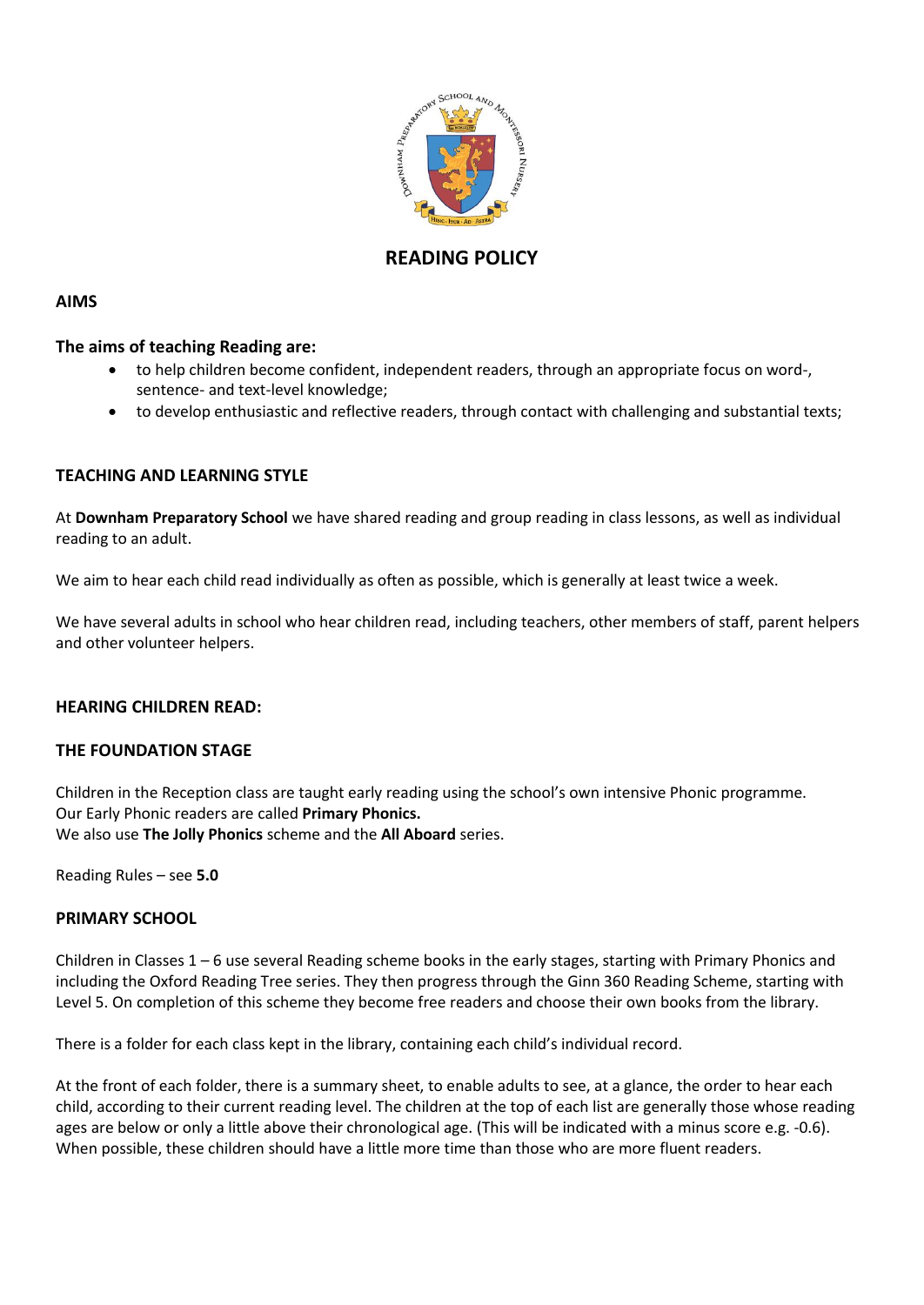The English co-ordinator (Mrs Sharpe, the Principal), and each English teacher, will regularly check to see that these records are kept up to date.

## **READING RULES**

Starting in the Reception class, each child has their own Reading Rules folder. The folder is sent home every week for the child to practise at home.

The teacher listens to the child read the rules(s) for that week and sets the rule(s) to be learnt for the next week.

Each child progresses through these rules according to individual ability.

The folder contains lists of all phonic rules, starting with simple three letter words, consonant blends and vowel digraphs, up to the more complex rules, e.g. silent letters and the seven different sounds 'ough' makes.

The back of the folder has lists of common sight words.

# **ADULTS LISTENING TO READING**

All adults who listen to children reading will follow the order as set out in the folder.

Each adult will listen to the child read several pages from the book, encouraging and assisting as appropriate, i.e. difficult or unusual words can be explained. Children should also be encouraged to read with expression.

After each child has read, the adult will mark the appropriate book/pages on the sheet.

If an adult feels the child is having difficulties, or reading below their capability, they will discuss it with the child's English teacher.

The child's English teacher will then ensure that the child is reading the appropriate book/level, making any necessary adjustments.

The English teacher will also ensure the record sheet is kept up-to-date**.**

# **READING AT HOME**

Children in classes  $1 - 6$  each choose a reading book to read at home. These are chosen with the assistance of a teacher and are changed on a weekly basis.

Pupils in Years 7-8 choose their own books from the library. If they want to select a book from the Public Library or from home, they bring it to school to show their teacher for approval.

### **ASSESSMENT FOR LEARNING**

Teachers assess children's reading twice a year, in November and May. The Salford Reading test is used in classes 1 – 3, and then the Holborn Reading test is used in classes  $3 - 6$  (or when the child has reached the appropriate higher level.)